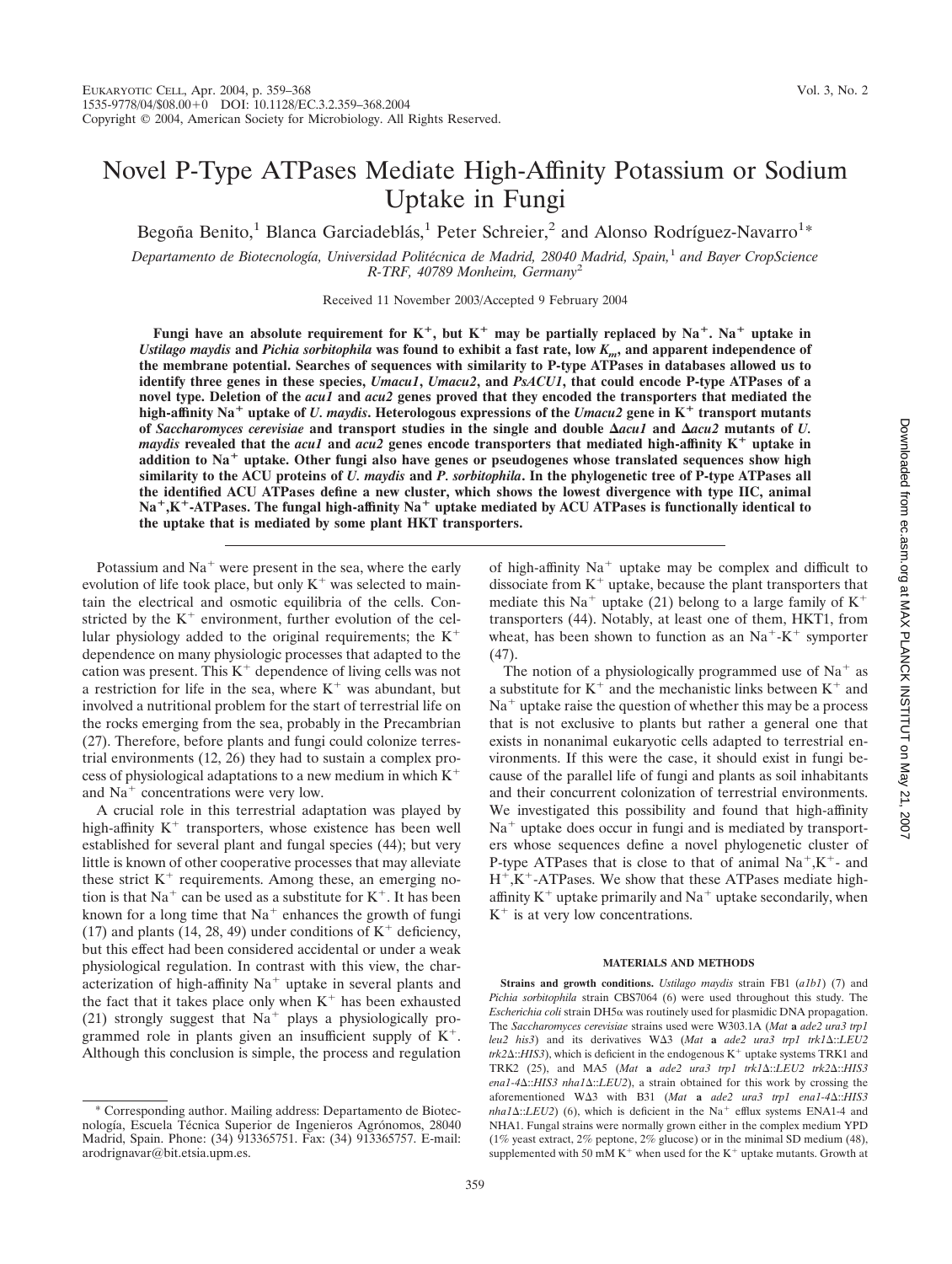| Gene                         |                | Ratio $(10^{-3})$ of transporter transcript abundance to actin transcript abundance for cells grown in: |                                                                   |            |              |                  |              |  |  |  |
|------------------------------|----------------|---------------------------------------------------------------------------------------------------------|-------------------------------------------------------------------|------------|--------------|------------------|--------------|--|--|--|
|                              | YPD            | AP control<br>medium                                                                                    | $AP$ medium with indicated modification <sup><math>a</math></sup> |            |              |                  |              |  |  |  |
|                              |                |                                                                                                         | $100$ mM Na <sup>+</sup>                                          | pH 3.5     | pH 8.0       | $K^+$ starvation | N starvation |  |  |  |
| Umacu1<br>Umacu <sub>2</sub> | < 0.01<br>0.17 | 8.1                                                                                                     | 0.08<br>0.31                                                      | د.1<br>6.7 | 0.07<br>0.23 | 150<br>530       | 0.12<br>0.93 |  |  |  |

TABLE 1. Effects of growth conditions on *Umacu1* and *Umacu2* transcripts

*a* Cells were grown in AP medium with 3 mM K<sup>+</sup> and transferred to the indicated modified medium for 2 to 6 h as described in the text.

low  $K<sup>+</sup>$  and  $Na<sup>+</sup>$  concentrations occurred on arginine phosphate (AP) medium (46) supplemented with the indicated  $K^+$  and  $Na^+$  concentrations (the basal medium contains 5  $\mu$ M K<sup>+</sup> and 20  $\mu$ M Na<sup>+</sup>).

**Recombinant DNA techniques.** Manipulation of nucleic acids was performed by standard protocols or, when appropriate, according to the manufacturer's instructions. PCRs were performed with a Perkin-Elmer thermocycler by using the Expand-High-Fidelity PCR system (Roche Molecular Biochemicals). Some of the PCR fragments were first cloned into the PCR2.1-TOPO vector by using the TOPO TA cloning kit (Invitrogen). For yeast expressions, the genes were cloned into vector pYPGE15 (16). DNA sequencing was performed with an automated ABI PRISM 377 DNA sequencer (Perkin-Elmer). DNA and total RNA were prepared by using the DNeasy and RNeasy plant kits (Qiagen), respectively. PCR amplifications of mRNA fragments were carried out with double-stranded cDNA synthesized from total RNA by using the cDNA Synthesis System kit (Roche). The full-length *ACU1* cDNA of *P. sorbitophila* was obtained by using the 5'/3'RACE Kit (Roche) as described earlier for other fungal ATPases (9). The full-length *Umacu1* and *Umacu2* cDNAs were obtained by reverse transcription-PCR from RNA extracted from K<sup>+</sup>-starved cells of *U*. *maydis*, by using specific primers whose sequences contained the predicted START and STOP codons. The three genes *Umacu1*, *Umacu2*, and *PsACU1* were amplified from genomic DNA by PCR with the same primers as for the cDNAs. The pseudogene of *Candida albicans* was amplified from genomic DNA of strain SC5314 (37). The substitution of the AAG codon for the stop TAG codon at position 1066 was carried out by PCR in two steps by using primers that included one mutated nucleotide. First, we amplified a 1,110-bp DNA fragment by using a sense-specific primer upstream of the start codon NaK1 (5-TTCAA GAAATCAACAAATAACATC-3) and the antisense mutator primer NaKMUT-R (5'-ATCTAATAATTTCCTTTTGAAGTG-3') (the changed nucleotide is underlined). We then amplified a 2,210-bp DNA fragment by using a sense mutator primer NaKMUT (5'-CCACTTCAAAAGGAAATTATTAGA-3) (the changed nucleotide is underlined) and the antisense specific primer downstream of the stop codon NaK2 (5'-CTATAACTTCTTCCCCACCAATG A-3). In a second step, a PCR was carried out by using the two DNA fragments obtained above as templates and primers NaK1 and NaK2, which amplify the complete gene.

**Real-time PCR assays.** The results of real-time PCR assays reported in Table 1 were obtained for cells that were grown either in YPD or in AP minimal medium with 3 mM KCl. The latter were also exposed to the same medium with the following modifications (growth times are in parentheses): addition of 10 mM tartaric acid and pH brought to 3.5 with arginine (2 h); addition of 0.5 mM  $Ca^{2+}$ and pH brought to 8.0 with arginine (2 h); addition of 100 mM NaCl (2 h); without  $K^+$  (4 h); and without arginine and pH brought to 6.5 with KOH (6 h). The real-time PCR assays were performed as described previously (21), except that the standard DNA solutions corresponded to the genes studied in this report, *acu1, acu2*, and actin genes of *U. maydis*. These genes do not have introns, and the primers could not be designed to span over two gene exons. Therefore, the RNA preparations were treated with RNase-free DNase I (Roche) (40 U in 100  $\mu$ l) for 1 h at 37°C. After the treatment, the RNA was purified following the method described in the RNeasy plant kit (Qiagen). The means and standard deviations of the ratios of the transporter to the actin cDNA contents were estimated as described in reference 34. Statistical analysis of the data reported in Table 1 proved that two values are significantly different if the largest is double or more than double the smallest. PCR primers were designed to amplify the following fragments of the *Umacu1* and *Umacu2* cDNAs (the numbering follows that of the databases): *Umacu1*, 2715 to 2892; *Umacu2*, 3208 to 3343; for the actin cDNA the primer sequences were 5-GTGCCCATCTACGAAGGTTAC T-3' for UmACT1-2 and 5'-CGGCAGTGGTGGTGAAGGGGTAG-3' for UmACT1-1R.

**Disruption of** *acu1* **and** *acu2* **genes.** To obtain the  $\Delta acu1$  mutant, we constructed a disruption plasmid by ligation of two DNA fragments flanking the *acu1* open reading frame (ORF) into  $pNEBNat(+)$ , a *U. maydis* integration vector containing a nourseothricin resistance cassette  $(35)$ . The 5' fragment spans from nucleotide  $-727$  to nucleotide  $+153$  (with the adenine of the ATG start codon considered nucleotide  $+1$ ) and was obtained by PCR by using the primers Snb1b12UATG (5'-CGTACGTATCTCTCTCTGACTTGGCCGGTT-3) and Nb1b12LATG (5-CGATGCATTGTGGGAGCGGGTGGTCTGAGT-3), which include, respectively, SnaBI and NsiI restriction sites for the appropriate cloning into the vector. The 3' fragment spans from nucleotide  $+3276$  to nucleotide 4172 and was obtained by PCR amplification using the primers Pb1b12USTOP (5'-CGCTGCAGACCGAATGATGCGACTGTAACT-3') and Snb1b12LSTOP (5'-CGTACGTACATCAGCAGCAAAACCCAGTGT-3'), which include, respectively, PstI and SnaBI sites for the appropriate cloning into the vector. The resulting plasmid was linearized with XhoI and StuI and transformed into the FB1 *U. maydis* wild-type strain. Transformants were selected in YPD medium in the presence of nourseothricin (Hans-Knöll-Institute, Jena, Germany) (150  $\mu$ g ml<sup>-1</sup>) and were screened for the loss of the wild-type copy of the gene by PCR analysis. The  $\Delta acu2$  mutant was obtained by transforming a DNA fragment constructed with the *acu2* gene border sequences flanking the hygromycin B resistance cassette into the FB1 *U. maydis* strain. The DNA fragment was constructed in two steps by PCR. In the first step, we amplified the two 5' and 3' flanking fragments of  $acu2$ , to which we added extension sequences that were identical to either the 5' or the 3' end of the hygromycin resistance cassette; and in the second step, we carried out a PCR protocol with three DNA templates, i.e., the two flanking fragments of *acu2* described above and the hygromycin cassette obtained by NotI digestion of the *U. maydis* integration vector pSMUT (13). The 5 fragment of  $acu2$  spans from nucleotide  $+76$  to nucleotide  $+661$  (with the adenine of the ATG considered nucleotide  $+1$ ) and was obtained by PCR by using the primers ATG10b23U (5'-GCCCCTACCAACAACGCCTCAAAG-3') and ATG10b23LHyg (5'-CGATTCACGTTTTGTAGCACACTGACGA CCACGACCAACAGCAC-3) (the underlined nucleotides correspond to the sequence of the hygromycin B resistance cassette). The 3' fragment of  $acu2$  spans from nucleotide  $+2615$  to nucleotide  $+3344$  and was obtained by PCR by using the primers STOP10b23UHyg (5'-CCTTGCAGCACATCCC) CCTTTCACGCTTTGCTCTACGGACGACT-3'), (the underlined nucleotides correspond to the sequence of the hygromycin B resistance cassette) and STOP10b23L (5'-AGCTTTCTCGTCTCCTCCAACA-3'). For the second PCR protocol, we used the ATG10b23U and STOP10b23L primers. Transformants were selected in YPD medium supplemented with hygromycin B (Sigma-Aldrich) (50  $\mu$ g ml<sup>-1</sup>) and were screened for loss of the wild-type copy by PCR analysis. The double mutant *acu1 acu2* was constructed by transforming  $\Delta acu1$  with the linearized DNA construct used for the disruption of *acu2* and by selection in YPD medium supplemented with hygromycin B.

**Cation uptake experiments.** Cation uptake experiments were all performed with  $K^+$ -starved cells. First, cells were grown in AP medium supplemented with 3 mM K<sup>+</sup>, washed in water, and then inoculated in K<sup>+</sup>- and Na<sup>+</sup>-free AP medium for 5 h. These starved cells were spun down and suspended in 10 mM morpholineethanesulfonic acid (MES) brought to pH 6.0 with ultrapure  $Ca(OH)_2$  and supplemented with 2% glucose (testing buffer). K<sup>+</sup>-starved cells with a high Na<sup>+</sup> content for measuring  $K^+$  and Na<sup>+</sup> exchange were prepared in the same way as regular  $K^+$ -starved cells, except for an Na<sup>+</sup> loading period of 30 min in 100 mM  $Na<sup>+</sup>$  AP medium before the starvation step. The uptake tests were started by the addition of the selected cation, and then, at intervals, samples of the suspended cells were either centrifuged or filtered to determine either the time course of the depletion of the cation in the testing buffer or the increase of the cation content inside the cells. In both cases, the cation contents were determined by atomic emission spectrophotometry. Both methods, as well as the statistical analyses of the results, have been described previously (3, 24, 46). For each experiment, four or five independent repetitions were carried out.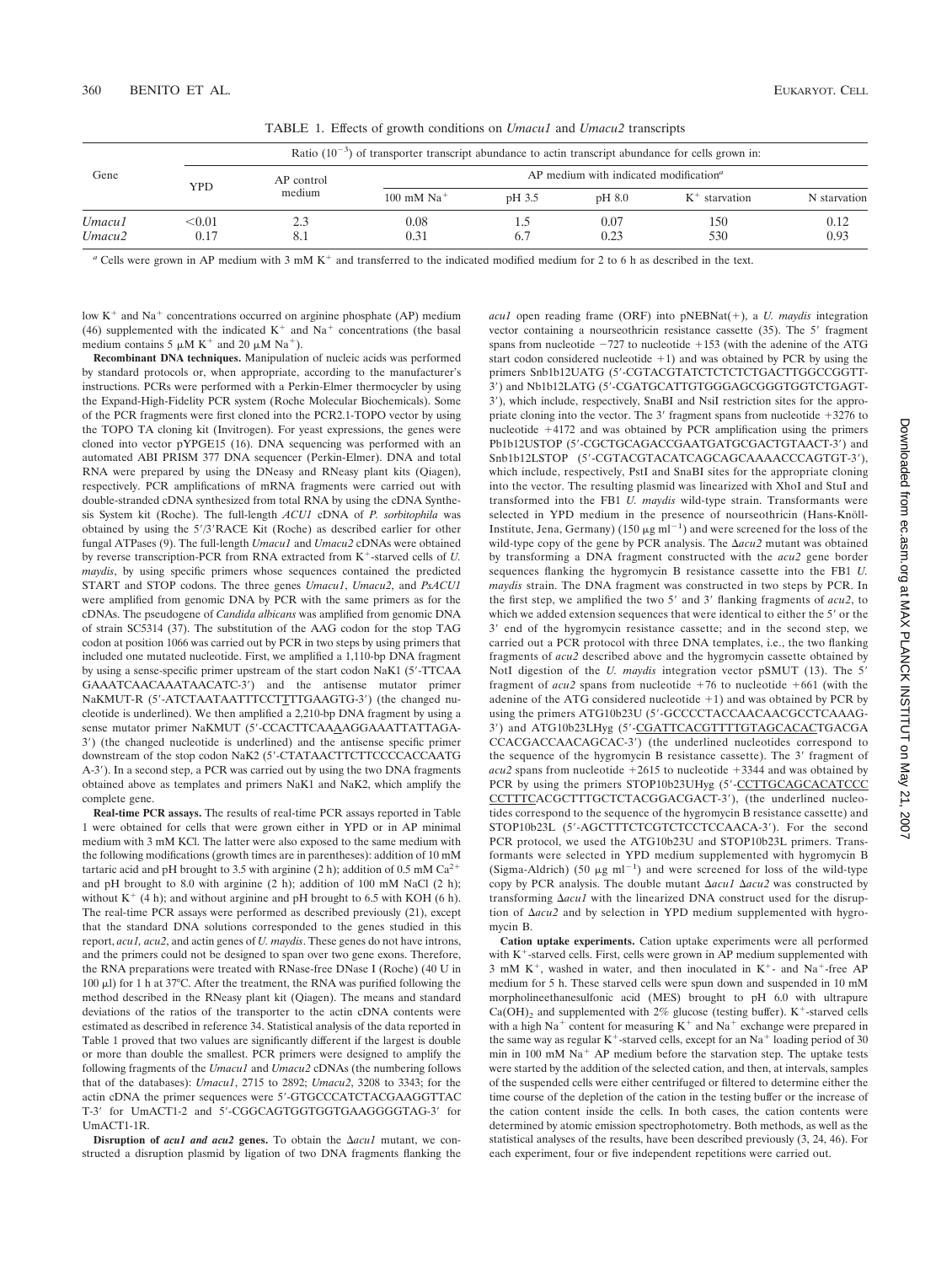

FIG. 1. Depletion of external Na by *P. sorbitophila* and *U. maydis*. K-starved cells of *S. cerevisiae*, *P. sorbitophila*, and *U. maydis* were suspended in testing buffer, with  $Na<sup>+</sup>$  or  $Na<sup>+</sup>$  plus  $K<sup>+</sup>$  added to the suspension, and the variations of the external concentration of  $Na<sup>+</sup>$ were recorded at intervals in the absence of  $K<sup>+</sup>$  (closed circles) or in the presence of 50  $\mu$ M K<sup>+</sup> (open circles). The cell densities (dry weight, in milligrams per milliliter) in the experiments were as follows: *S. cerevisiae*, 0.7; *P. sorbitophila*, 0.9; and *U. maydis*, 0.7.

**Protein alignments and phylogenetic tree generations.** Protein sequence alignments and phylogenetic trees were obtained by using the Clustal X program (53).

**Database searches and phylogenetic tree generations.** BLAST searches were carried out in the following databases: http://www.ncbi.nlm.nih.gov/ for *S. cerevisiae* and *Schizosaccharomyces pombe*; http://pedant.gsf.de for *Neurospora crassa*; Bayer CropScience AG, Monheim, Germany, for *U. maydis*; http://www genome.wi.mit.edu/annotation/fungi/magnaporthe/ for *Magnaporthe grisea*; http://genolist.pasteur.fr for *C. albicans*; http://www.tigr.org/tdb/e2k1/afu1/ for *Aspergillus fumigatus*; and http://cogeme.ex.ac.uk for *Mycosphaerella graminicola* and *Fusarium sporotrichioides*. The genomic sequence of *U. maydis* has been published at http://www-genome.wi.mit.edu/annotation/fungi/ustilago\_maydis/ recently.

**DDBJ/EMBL/GenBank accession numbers.** The new sequences reported in this study have been submitted to DDBJ/EMBL/GenBank databases under the following accession numbers: *U. maydis acu1*, AJ622829; *U. maydis acu2*, AJ622830; *P. sorbitophila ACU1*, AJ622831; *C. albicans ACU1*, AJ622936; *M. grisea ACU1*, AJ622937; *M. grisea ACU2*, AJ622938.

## **RESULTS**

**High-affinity Na<sup>+</sup>** uptake. A high-affinity Na<sup>+</sup> uptake, equivalent to that described for plants (21), has not been described for fungi. It can be asserted that it does not exist in *S. cerevisiae*, where alkali cation transport has been extensively investigated; for *N. crassa*, which is the second most researched fungal model for alkali cation transport studies (44), the low-rate, medium-affinity  $(K_m = 0.1 \text{ mM Na}^+)$  uptake (36) is not equivalent to that of the plants. Therefore, we investigated Na uptake in a collection of fungi and found, after testing very few species, that *P. sorbitophila* and *U. maydis* did take up Na<sup>+</sup> very rapidly at very low cation concentrations  $(<10 \mu M)$  and that *S*. *cerevisiae* did not take it up (Fig. 1). In both *P. sorbitophila* and *U. maydis* Na<sup>+</sup>-influx was strongly inhibited by the presence of micromolar  $K<sup>+</sup>$  concentrations in a way that was very similar to that described for plants (21). In the same experiments, we found that the two species carried out high-affinity  $K^+$  uptake, which, as could be expected, was not inhibited by micromolar  $Na<sup>+</sup> concentrations (not shown).$ 

The  $K_m$ s of Na<sup>+</sup> influxes in *P. sorbitophila* and *U. maydis* were very low but difficult to calculate with precision because  $Na<sup>+</sup>$  influx was influenced by the presence of  $K<sup>+</sup>$  and by the  $K<sup>+</sup>$ content of the cells. In experiments with  $K^+$ -starved cells, the rate of Na<sup>+</sup> uptake started to decrease when the Na<sup>+</sup> taken up amounted to approximately 50 nmol  $mg^{-1}$ . This effect, the rapid initial rate of uptake, and the very low  $K_m$  reduced the effective sampling time of test experiments to just a few minutes, making the number of effective samples insufficient for a good statistical fitting of the results. However, from the data obtained in experiments using very low  $Na<sup>+</sup>$  concentrations ( $\leq$ 20  $\mu$ M) we calculated that the *K<sub>m</sub>s* of Na<sup>+</sup> influx in both *U*. *maydis* and *P. sorbitophila* were below 5  $\mu$ M Na<sup>+</sup>.

Although a complete biochemical characterization of Na influxes was not tackled, we found that in both *U. maydis* and *P. sorbitophila* high-affinity Na<sup>+</sup> uptake was not inhibited by  $Ba^{2+}$ , which inhibits the corresponding uptake in plants (21). This suggested that a TRK-HKT transporter was not involved. Subsequently, we found that the uncoupler CCCP (carbonyl cyanide *m*-chlorophenylhydrazone), at 100  $\mu$ M, inhibited highaffinity  $Na<sup>+</sup>$  uptake completely in *U. maydis*, which always respires, but only partially in *P. sorbitophila*, which can ferment. The latter result suggested that  $Na<sup>+</sup>$  influx was not a secondary process energized by the membrane potential. Taking into consideration the effects of CCCP in *S. cerevisiae* (24), it was extremely unlikely that a 100  $\mu$ M concentration did not completely uncouple the plasma membrane of *P. sorbitophila*.

Cloning of the genes encoding the high-affinity  $Na<sup>+</sup>$  trans**porters.** Assuming that the described high-affinity  $Na<sup>+</sup>$  uptake was not a secondary process and was mediated by P-type ATPases, we carried out BLAST searches in the database GENOLEVURES (http://cbi.labri.u-bordeaux.fr/Genolevures /Genolevures.php3) for *P. sorbitophila* and in the database of the *U. maydis* genome sequence (Bayer CropScience). By using as queries the amino acid sequences of the *S. cerevisiae* and *N. crassa* ENA ATPases (10), we identified the partial sequence of a gene of *P. sorbitophila* (accession number, ax0aa002g12cp1) and two complete genes of *U. maydis*. All of them encoded a novel kind of P-type ATPases, which showed maximum sequence similarity to animal  $Na^+,K^+$ -ATPases. These findings fulfilled minimal conditions of functionality and prompted us to further investigate whether they mediated the  $Na<sup>+</sup>$  uptake that we were studying. Therefore, we cloned the corresponding genes and cDNAs, i.e., *P. sorbitophila ACU1* and *U. maydis acu1* and *acu2* (mnemonics for alkali cation uptake ATPase). In all three cases, the genes did not have introns and the ORFs comprised 3,218, 3,236, and 3,389 bp starting at the first ATG triplet of the ORFs and could encode polypeptides of 1,073, 1,079, and 1,130 amino acid residues with calculated molecular masses of 122.98, 119.68, and 123.50 kDa, respectively. Sequence analyses of the translated proteins proved that they met all the characteristics of typical P-type ATPases and that they conserved some of the amino acids involved in cation binding in  $Na^+,K^+$ -ATPases (Fig. 2).

To investigate the involvement of the discovered transporters in the nutrition of the fungus under different growth conditions, the transcript abundance of the two genes of *U. maydis* was tested by real-time PCR (in Table 1 we list the ratios of the content of the cDNA corresponding to each gene to the content of the actin cDNA in the same sample). The rich medium YPD was used as the least stressing growth condition and minimal AP medium with  $3 \text{ mM } K^+$  as the basal condition over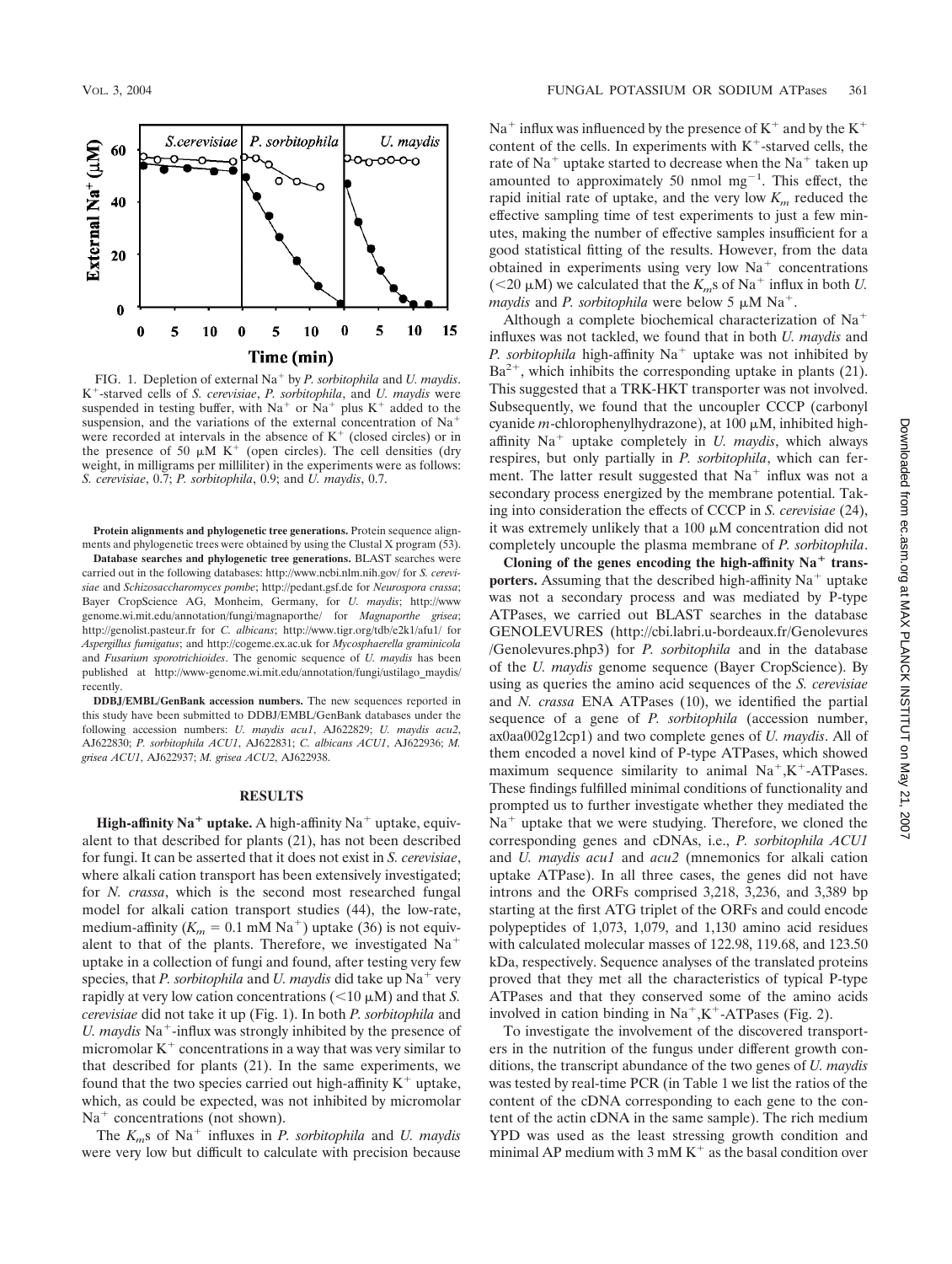| UmACU2        | MAPLTRSHSS TDSFSEKNDV ERGDAAPTNN ASKKLGASLS FGTNLSALRS RTTRFDESIN DQRRLERTHS IASSLRGPSR IDPSAKVPVE FRTLSIQLSQ GGLADENKKH KSDKRAVKEI                                                                                         |  |  |  |  |  |
|---------------|-----------------------------------------------------------------------------------------------------------------------------------------------------------------------------------------------------------------------------|--|--|--|--|--|
| PsACU1        | NDS RAIFEEKN.L KDSDLE SAAVFENSIR FEGLDEEKRG RR.RGRP DRKHADRSRS RSLSVRRR ISADVALPPA FKTISHRIDD YEEHEKVSQS SEKKTSLDEF                                                                                                         |  |  |  |  |  |
| <b>UmACU1</b> | . MSD SKSVSDCDVE KDQIRQTLSD QS HVDTVGPSAA PRVSIKVPRT QTTRSHIPIG FRTLSIQVYD .SRGVEGAKS NDHLSDSDFF                                                                                                                            |  |  |  |  |  |
| NaKRat        |                                                                                                                                                                                                                             |  |  |  |  |  |
|               |                                                                                                                                                                                                                             |  |  |  |  |  |
| <b>SCENA1</b> |                                                                                                                                                                                                                             |  |  |  |  |  |
|               |                                                                                                                                                                                                                             |  |  |  |  |  |
| UmACU2        | NDLDWERISV DEVLSRTSTS ATTGLDTDOI ERRLKONGKN VMSKPPKR.L LOKCFGYVFG GFGTLLIGCS ILAFIAWKPL GNPNPOTS NLALAVVLLV VVVIQALFNA WODFSTSRIM                                                                                           |  |  |  |  |  |
| <b>PSACU1</b> | VGTTWHTDTA EDVIKSLESD ANIGLTKSQV EVKTKVHGLN VQSKPPSR.L FHKTFMYFFG GFGPLLMIGG ILCCVANKPL GNPPATA NIVLGVVLFI VFITLAAFNF WQDYSSSRVM                                                                                            |  |  |  |  |  |
| UmACU1        | GSLDFHTVDP DALAQRFNVL PESGLDTPAA TRRLERNGKN VLTQKKNK.Y WLKLFHYTFG GFCSILMIGV IIFFISWRPL GNPPQAY NLALAIVVLI VIFFQAIFNA FQDWSTQKVM                                                                                            |  |  |  |  |  |
| NaKRat        | VSMDDHKLSL DELHRKYGTD LSRGLTPARA AEILARDGPN ALTPPPTTPE WVKFCRQLFG GFSMLLWIGA ILCFLAYGIR SATEEEPPND DLYLGVVLSA VVIITGCFSY YQEAKSSKIM                                                                                         |  |  |  |  |  |
|               | N. AYHTLTA EEAAEFIGTS LTEGLTQDEF VHRLKTVGEN TLGDDTKIDY KAMVLHQVCN AMINVLLISM IISFA MH DWITGGVISF VIAVNVLIGL VQEYKATKTM                                                                                                      |  |  |  |  |  |
| <b>SCENA1</b> |                                                                                                                                                                                                                             |  |  |  |  |  |
|               |                                                                                                                                                                                                                             |  |  |  |  |  |
| UmACU2        | DSIAGHLPDA VTAIRNGSHN SIQAPDLVVG DIVVLSLGNK IANDLRLISC N.QVKFDRSV VUGEAEPI AGTVDLTDEN YLETR NIALAGTSCV TOSAIGVVVA TONTVFGRI                                                                                                 |  |  |  |  |  |
| <b>PSACU1</b> |                                                                                                                                                                                                                             |  |  |  |  |  |
| <b>UmACU1</b> |                                                                                                                                                                                                                             |  |  |  |  |  |
| <b>NaKRat</b> | DSIENMIPDD SVTIRDGDVV IVPSKKLLPC DIINFSACTK IDIDARIISS SPDLAFDRSV LIGESKAIPA SSKSEVPFSN YLESS CIAMQGTFCS T<br>NSILHLLPEN AVVIRDGEHK SISASELVVC DVCILSTCNK VPADARIIKA SADLKFDRSV LIGESEEI PGTVEPTETN FLETK NIALLGTHIC        |  |  |  |  |  |
| SCENAl        | NSLKNLSSPN AHVIRNGKSE TINSKDVVFC DICLVKVODT IDNDLRLIET K.NFDTDESL LAGB. SLPV SKDANLVFGK EEETSVGDRL NLAFSSSAVV KORAKGIVIK TALNSEIGKI                                                                                         |  |  |  |  |  |
|               |                                                                                                                                                                                                                             |  |  |  |  |  |
|               |                                                                                                                                                                                                                             |  |  |  |  |  |
| UmACU2        | AANTNRPKTG L TTLERE VRYFVLTIAA IAIALAVICI IIMGAYLKPK HPEFMSVSQ. LLVN VVSILVAFL <mark>S SC</mark> MPVAVTLS LTVIAQKMSK AKILCKQLST<br>AKNTAGPKRG M TPLQKE ILRFVIFTSI VILSMIILII ILMAAMLHRD YPDWINGPT. LIVD                     |  |  |  |  |  |
| PsACU1        |                                                                                                                                                                                                                             |  |  |  |  |  |
| <b>UmACU1</b> |                                                                                                                                                                                                                             |  |  |  |  |  |
| NaKRat        | NKLTNDDKEK P TQLQKE ISRFVYIIIG LTVTLVLIML ITMLAMLRKD HPGFLNTVG. ILTN LMSLVVAFI <mark>P FO</mark> MPVAVALT LSLIARRMRD VRVLPKSLST<br>ATLASGLEGG Q TPIAEE IEHFIHLITG VAVFLGVSFF ILSLILE Y.TMLEA VIF LI                         |  |  |  |  |  |
| SCENA1        | AKSLOGDSGL ISRDPSKSWL ONTWISTKKV TGAFLGTNVG TPLHRKLSKL AVLLFWIAVL FAIIVMASQK FDVDKRVAIY AICVALSMI SSLVVVLTIT MSVGAAVMVS RNVIVRKLDS                                                                                          |  |  |  |  |  |
|               |                                                                                                                                                                                                                             |  |  |  |  |  |
|               |                                                                                                                                                                                                                             |  |  |  |  |  |
| UmACU2        | COTLGAVSVL GSDKVCVVLS NNMTATSVGV VGFEST PEDAQHHI HGAAGP  VGHAFEQV QFVGAVCNAA VFDAATMSLA VAERRIFGDA TDSAVLRMAE                                                                                                               |  |  |  |  |  |
| <b>PSACU1</b> | VETLGSVSVL GL <mark>DKVGVAA</mark> K NIMTVSDITI GSEEIE NESMENEL LNSL FFLKI SIISALCNAA YFDPLTLGLD LHERKIIGNA TDSAALKFAA                                                                                                      |  |  |  |  |  |
| UmACU1        | VETLGCVNVI GSDKVGVVDE NKMSVNSIGF VDKECT RIDISSID QPAV FDEL NKGMALCNDA FFDPSSDAVL PSERSVQGNA TDAAVLRLSA                                                                                                                      |  |  |  |  |  |
| NaKRat        | VETLGSTSTI GSDYVGVINO NRMTVAHMWF DNQIHE ADTTENOS GVSFDK  TSATWFAL SRIAGLCNRA VFOANOENLP ILKRAVAGDA SESALLKCIE                                                                                                               |  |  |  |  |  |
| SCENA1        | LEALGAVNDI GSDIVGUMQ GKMLARQIWI PRFGTITISN SDDPFNPNEG NVSLIPRFSP YEYSHNEDGD VGILQNFKDR LYEKDLPEDI DMOLFQKWLE TATLANIATV FKDDATDCWK                                                                                          |  |  |  |  |  |
|               |                                                                                                                                                                                                                             |  |  |  |  |  |
|               | QIKS.VQETT RPWDTEYRLN FNSK NKFM LQLVALRPEA RDDTTLAQKL VA.SAMSITE ASEFNASEDR ILLAKGGEDV LLKRSSWALD A.SGQVVPLT DEVRRSIEAM                                                                                                     |  |  |  |  |  |
| UmACU2        |                                                                                                                                                                                                                             |  |  |  |  |  |
| <b>PsACU1</b> | EKIP.LGKIQ QSWKEMSHLS FSSK KKFM AKMHSPLD KESENA FR.TLFSNTS SHDQNK.PYL LLTVKGNDDV LYSKCTHILN E.DGMVSDLD DDEMEKIKGI                                                                                                           |  |  |  |  |  |
| <b>UmACU1</b> | SLPG.SEEIK ASFRRVYDIP FNSK NKFM LTVMRSN SD KATTT ADE MFVKGHODV LMPRISHFFS ARDGQTKVFD DMARSQLVSK                                                                                                                             |  |  |  |  |  |
| NakRat        | VCCGSVMENR EKYTKIVEIP FNST NKYQ LSIHK  NPN ASEPKH LLVM <mark>KCAR</mark> ER ILDRCSSILL HGKEQPLD EELKDAFQNA                                                                                                                  |  |  |  |  |  |
| <b>SCENA1</b> | AHGDPTEIAI OVFATKMDLP HNALTGEKST NOSNENDOSS LSOHNEKPGS AQFEHIAEFP FDSTVKRMSS VYYNNHNETY NIYGKON ES IISCCSSWYG KDGVKITPLT DCDVETIRKN                                                                                         |  |  |  |  |  |
|               |                                                                                                                                                                                                                             |  |  |  |  |  |
| <b>UmACU2</b> | QSLWSSRGQR VLLLARKIVR ADQLD TSVAIEDAVM ALM.THLTVV GLVGIVDPPR PEIPSVVSTC RRAGIRFFMV UGDFQLTRA IARQCGIITA EKVF CAQDMHDVQL                                                                                                     |  |  |  |  |  |
|               |                                                                                                                                                                                                                             |  |  |  |  |  |
| <b>PsACU1</b> | QLKNASSGKR VILLAMKVVP NEQRIMESLK DNSAANELIE ELSDRGLTLV GLMGISDELK DDIPYVIRVL KDA <mark>G</mark> IRPVMV <mark>KGD</mark> YEYT ILA IARNG <b>C</b> MITK SDIR SFKDLN.PNF                                                        |  |  |  |  |  |
| <b>UmACU1</b> | OEANSRRGER VILLAKROFI ASSKP GTGEYEDEVA AASQEDLIVI GLLGIMODER SDIRHTVAEC RRS <mark>GSRFFMV RGD</mark> FSLTAA IGRAVGIFTH NGEPDCIANF DVKGRYVSEP                                                                                |  |  |  |  |  |
| NaKRat        | YLELGGLGER VLGFCHLLLP DEQFP EGFQFDTDEV NFPVDNLCFV GLISMIDPPR AAVPDAVGKC RSAGIKVIMV WGDHPITRKA IAKGVGIISE GNE TVEDIA                                                                                                         |  |  |  |  |  |
| <b>SCENA1</b> | VYSLSNEGLR VLGFASKSFT KDQVND DQLKNITSNR ATAESDLVFL GLIGIY <mark>DPPR</mark> NETAGAVKKF HQA <mark>G</mark> INVHML <mark>TGD</mark> FVGTRKA IAQEVGILPT NL                                                                     |  |  |  |  |  |
|               |                                                                                                                                                                                                                             |  |  |  |  |  |
| UmACU2        |                                                                                                                                                                                                                             |  |  |  |  |  |
|               |                                                                                                                                                                                                                             |  |  |  |  |  |
| <b>PSACU1</b> |                                                                                                                                                                                                                             |  |  |  |  |  |
| <b>UmACU1</b> |                                                                                                                                                                                                                             |  |  |  |  |  |
| <b>NaKRat</b> | PVYNTYSDDE LTRPIE ALSLTGADLM KLEASDNEQI CRSD.EIVFS RTTPDECLRI VKEFQQRSEC VGWGDGVND APSBOADIC IANG.GGSAV ANEAAMILL EN.FSAIIDA<br>PVVGEKVKLC D.RPEIDE AIVMTGTNIN ELNENQNEHL SQCK.EIVFA RTTPEQKLRI VEEFQKRKNV VGWGDGVND APSBOA |  |  |  |  |  |
| <b>SCENA1</b> |                                                                                                                                                                                                                             |  |  |  |  |  |
|               |                                                                                                                                                                                                                             |  |  |  |  |  |
| UmACU2        | LLYGRLVFVN LKKTVGYLLP AGSFAELMAV LLSFFFG .LPQALSNLQ MIFVCIOTDG ISSLCLVHEQ PEAELLKRKP RNVKTDRLAD WKLLLHAYLF VGIPLTLTSS AMAFWYMQRN                                                                                            |  |  |  |  |  |
| <b>PsACU1</b> | LKYGRLVFEN LKKTITYLLP AGTYAELWPV LLDVIFG .LPQALSSFY MIIICCLTDC AGAITLAYEA PERNLLEKKP RSISGERLVN VQLFLHSYFT IGTYYTFTSM LMAFICFQRM                                                                                            |  |  |  |  |  |
|               |                                                                                                                                                                                                                             |  |  |  |  |  |
| <b>UmACU1</b> | IKLGRLVFON LOKVISTLLP AGSWSEDWPV ILNVFFG .VPLPLSSFL MIIICCFTDL VCCLTLIFEK EEFDLLSLAP RNPRSDHLVN KAIYGOSYLF IGMMETLTAH SMFFLYIWKY                                                                                            |  |  |  |  |  |
| NaKRat        | VEEGRLIFDN LKKSIAYTLT S.NIPEITPF LIFIIAN .IPLPLGTVT ILCIDLGTDM VPAISLAYEQ AESDIMKRQP RNPKTDKLVN ERLISMAYGQ IGMIQALGGF FTYFVILAEN                                                                                            |  |  |  |  |  |
| <b>SCENA1</b> | VEEGRRMTDN IQKFVLQLLA ENVAQALYLI IGLVFRDENG KSVFPLSPVE VLWIIVVTSC FPAMGLGLEK AAPDLMDRPP HDSEVGIFTW EVIIDTFAYG IIMTGSCMAS FTGSLYGINS                                                                                         |  |  |  |  |  |
|               |                                                                                                                                                                                                                             |  |  |  |  |  |
| UmACU2        | G.VPFSDMWL KYGGGLV. QST NPDKFNEVLN RANAVFFFNL VIQQWFNLLG WRTQSRSILQ QLPVGKKSTQ NLYLFPAMAV SLLIAVFLSY VPAFQRVFLT RGVNVEHYFL                                                                                                  |  |  |  |  |  |
| PsACU1        | G.VPFKELTL AYGN YSI DSNKVTSVGN VASSVYFINL VIMQLFNLLA VRTRHLSIFQ HPPIRNPQTR NYILFVAAAF AIGVTFLFNY IPWFRNNIGT ARPHVEYYFI                                                                                                      |  |  |  |  |  |
|               |                                                                                                                                                                                                                             |  |  |  |  |  |
| <b>UmACU1</b> | AKIPVKDMFF AFEKFGDGF. EGY TADELNHFLA VGQCVYFVTL VILQWGNLLS VRNKRLSIFQ ADPIRK.QRR NPYLILGPLA ALVIAIFVTE VKGIQNLFGT ASIPIEFWLI                                                                                                |  |  |  |  |  |
| NaKRat        | GFLPFHLLGI RETWDDRWIN DVEDSYGOOW TYEORKIVEF TCHTAFFVSI VVVQWADLVI CKTRRNSVFQ QGMK NKILIFGLFE ETALAAFLSY CPGMGAALRM YPLKPTWWFC                                                                                               |  |  |  |  |  |
| <b>SCENA1</b> | G.RLGHDCDG TYNSSCRDVY RSR SAAFATMTWC ALILAWEVVD MRRSFFRMHP DTDSPVKEFF RSIWG NQFLFWSIIF GFVSAFPVVY IPVINDKVFL HKPIGAEWGL                                                                                                     |  |  |  |  |  |
|               |                                                                                                                                                                                                                             |  |  |  |  |  |
| <b>UmACU2</b> | PIAFGVGMLM LEETRKLVVR TW PRG ILAKLAW                                                                                                                                                                                        |  |  |  |  |  |
| <b>PSACU1</b> | AVGFGLLVLT YDEIRKFFVR KY PKS VLAKIAW                                                                                                                                                                                        |  |  |  |  |  |
|               |                                                                                                                                                                                                                             |  |  |  |  |  |
| <b>UmACU1</b> | PVPLAIGILV MDELRKLLVR TF PNS IIAKIAW                                                                                                                                                                                        |  |  |  |  |  |
| <b>NaKRat</b> | AFPYSLLIFV YDEVRKLIIR RR PGG WVEKETYY                                                                                                                                                                                       |  |  |  |  |  |
| <b>SCENA1</b> | AIAFTIAFWI GAELYKCGKR RYFKTQRAHN PENDLESNNK RDPFEAYSTS TTIHTEVNIG IKQ                                                                                                                                                       |  |  |  |  |  |
|               |                                                                                                                                                                                                                             |  |  |  |  |  |

FIG. 2. ACU ATPases are typical P-type ATPases. Alignment of the translated sequences of the *U. maydis acu1* and *acu2* and *P. sorbitophila ACU1* genes with the sequences of one animal  $Na^+, K^+$ -ATPase and one fungal ENA-ATPase. Conserved segments and the 10 putative transmembrane fragments of P-type ATPases (2, 33) are shown in black boxes and underlined, respectively. Amino acids which are essential for the binding of  $K^+$  or Na<sup>+</sup> and for Na<sup>+</sup> or K<sup>+</sup> selectivity in Na<sup>+</sup>,K<sup>+</sup>-ATPases (30) are shown in grey. Accession numbers: NaKRat, M14511.1; ScENA1, P13587.

which we imposed high (8.0) or low (3.5) pH, 100 mM  $\mathrm{Na}^+$ , K<sup>+</sup> starvation, or nitrogen starvation. The variations of the transcript abundance of the two genes followed similar patterns, although under all conditions the transcripts of *acu2* were more abundant than those of *acu1*. In rich medium, the expression of *acu2* was low and *acu1* was not expressed. In minimal medium the only condition that clearly triggered strong expressions was  $K^+$  (and Na<sup>+</sup>) starvation. Under all the other conditions the transcript abundances of the ATPases were  $10^{-2}$  to  $10^{-4}$  times lower than those of actin, higher at pH 6.5 or 3.5 and lower at 100 mM  $Na^+$ , pH 8.0, or nitrogen starvation. These results suggest that the UmAcu ATPases have only one function, which is triggered when the cells are suffering  $K^+$  starvation.

According to their sequence similarities, the ATPases encoded by the cloned genes could mediate  $K^+$  or  $Na^+$  uptake.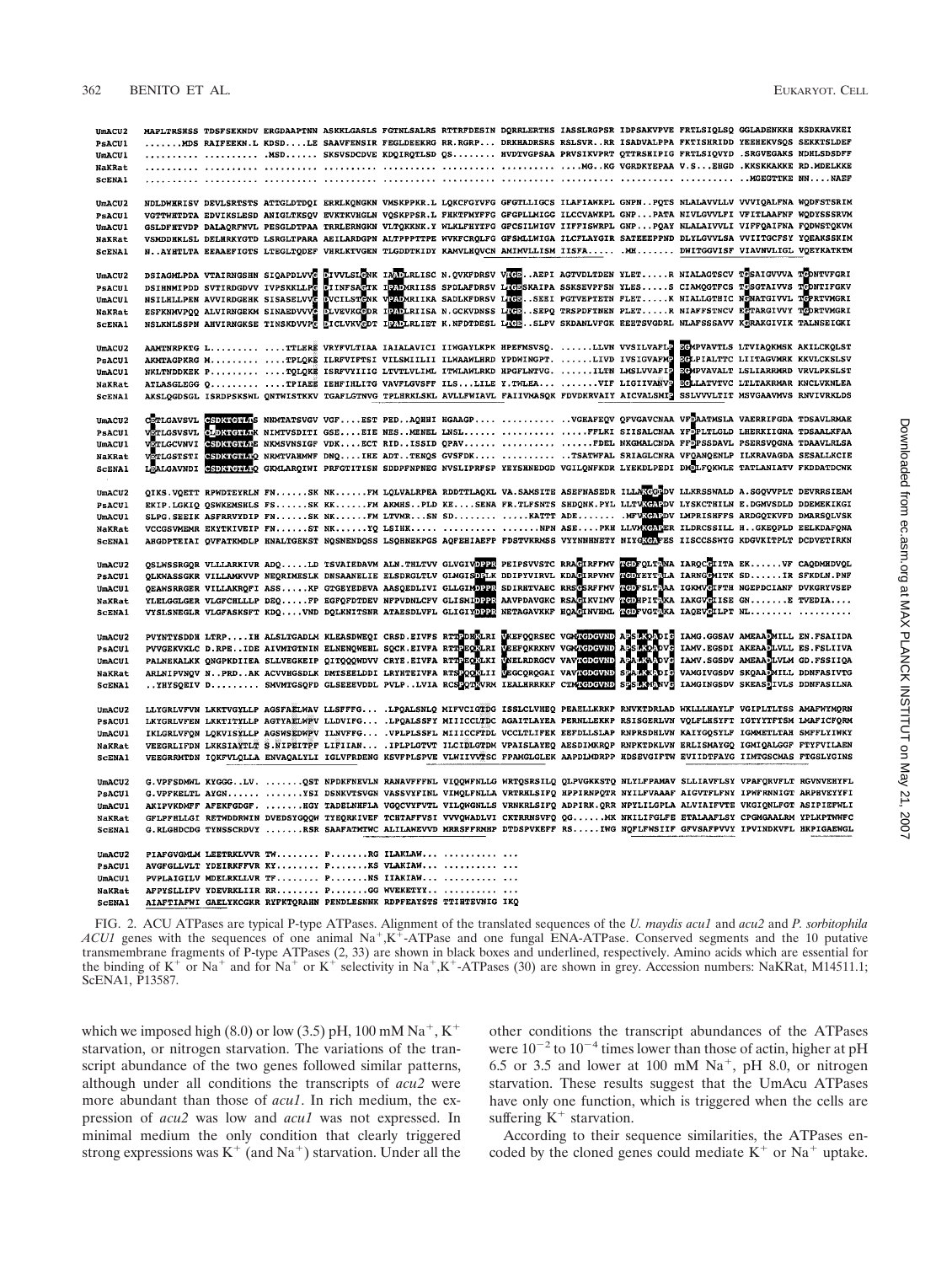

FIG. 3. PsACU1 and Acu2 mediate  $K^+$  uptake, as shown by the suppression of the defective growth of a  $trk/2 \Delta trk/2 \Delta$  mutant of *S. cerevisiae* at low K<sup>+</sup>. Drops of cell suspensions of two serial dilutions of the mutant transformed with the *N. crassa HAK1* cDNA (positive control), the empty pYPGE15 expression vector (negative control), and the *PsACU1* and *Acu2* genes were inoculated in AP medium supplemented with 50 or 0.1 mM KCl.

Therefore, in order to study their functions, we inserted the genes in the yeast expression vector pYPGE15 (16) and transformed the constructs into a K<sup>+</sup> transport mutant ( $trk1\Delta$ *trk2* $\Delta$ ) (32) of *S. cerevisiae*. For this mutant the Na<sup>+</sup> and K<sup>+</sup> uptake rates at low  $K^+$  or Na<sup>+</sup> concentrations (<2 mM) are undetectable; tests aimed at solving the problem of the inhibition of the Na<sup>+</sup> transport by  $K^+$  have been described (21). We obtained the transformants for *PsACU1* and *Umacu2* but not for *Umacu1*, probably because it was toxic for bacteria. Although many constructs of fungal cDNAs encoding P-type ATPases that are toxic for *E. coli* can be obtained directly with yeast (9, 10), in the case of *Umacu1* all attempts failed.

Growth tests with the *PsACU1* or *Umacu2* yeast transformants revealed that both genes suppressed the defective growth of the  $trk/2\Delta$  mutant at low K<sup>+</sup> (the mutant grows poorly at 1 mM  $K^+$ , and the transformants grew at 0.1 mM  $K^+$ ) in AP medium without  $Na<sup>+</sup>$  (Fig. 3). These tests are normally carried out at pH 6.5, and at this pH *PsACU1* and *acu2* showed similar capacities for suppressing the defect of the  $trk1\Delta$   $trk2\Delta$ mutant. At pH 5.0 the  $trk/(\Delta trk/(\Delta t))$  mutant is more defective, and the *PsACU1* transformant did not grow at 0.3 mM  $K^+$ , whereas the *Umacu2* transformant grew at  $0.1 \text{ mM } K^+$  as rapidly as mutants expressing the *N. crassa* HAK1 (high-affinity K<sup>+</sup>) transporter (25). This suggested that both *PsACU1* and *Umacu2* encoded  $K^+$  uptake transporters and that the transporter encoded by *Umacu2* was very active in yeast.

We then carried out uptake experiments in testing buffer. The *PsACU1* transformant took up  $K^+$  and  $Na^+$  but did so too slowly to be studied with our experimental approach. In contrast, in the *Umacu2* transformant the uptake was more rapid and we were able to perform uptake kinetic studies that demonstrated that *Umacu2* encoded a transporter that mediated  $K^+$  or Na<sup>+</sup> uptake. The high-affinity uptake kinetics exhibited by this transporter ( $K_m$ s = 0.5 to 1.5  $\mu$ M for both cations) and the decrease in rate when modest amounts of cations had been taken up (compare the response to the external cation in the main panel to the one in the inset in Fig. 4) suggested that the product of *Umacu2* was involved in the  $Na<sup>+</sup>$  uptake that we had found in *U. maydis*. Moreover, *Umacu2* encoded a highaffinity uptake system that was similarly effective for  $Na<sup>+</sup>$  and for  $K^+$ . Although the uptake test results were less conclusive, it seems likely that *PsACU1* encodes an ATPase similar to that encoded by *Umacu2*.



## Time (min)

FIG. 4. UmAcu2 transports  $K^+$  and  $Na^+$  in *S. cerevisiae*. Shown are results of the uptake tests of the  $trk/2\Delta$  *trk2* $\Delta$  mutant of *S. cerevisiae* transformed with the *Umacu2* gene. Convenient amounts of K<sup>+</sup> or  $Na<sup>+</sup>$  were added to suspensions of K<sup>+</sup>-starved cells in testing buffer, and the variations of the external concentrations of cations were recorded for  $Na<sup>+</sup>$  (closed circles) and  $K<sup>+</sup>$  (open triangles). Experiments were started at  $60$  and  $10 \mu \dot{M}$  (inset) to show the regulation of the enzyme by the internal cations and its very low  $K_m$ . Experiments were performed at the following cell densities (dry weights): main panel, 2.2 mg ml<sup>-1</sup> for both the K<sup>+</sup> and the Na<sup>+</sup> experiments; inset, 0.6 mg ml<sup>-1</sup> for both the  $K^+$  and the Na<sup>+</sup> experiments.

**UmAcu2** does not exchange  $K^+$  and  $Na^+$ . Sequence similarities between the ACU ATPases of *U. maydis* and *P. sorbitophila* with animal  $Na^+, K^+$ - and  $H^+, K^+$ -ATPases (see Fig. 6) below) suggested that the mechanism of  $K^+$  uptake of ACU ATPases was the exchange of external  $K^+$  with internal Na<sup>+</sup> or  $H^+$ . However,  $K^+$ -Na<sup>+</sup> exchanges could be ruled out in the experiments described above (Fig. 4) because  $K^+$ -starved cells of the *trk1 trk2* yeast mutant transformed with *Umacu2* took over 100 nmol of  $K^+$  mg<sup>-1</sup> although the cells had low amounts of Na<sup>+</sup> (*Umacu2* yeast cells grown with  $K^+$  in the absence of added Na<sup>+</sup> did not have Na<sup>+</sup>, but during the starvation process they took up all the  $Na<sup>+</sup>$  that contaminated the medium; typical *acu2* K<sup>+</sup>-starved cells contained 300 and 30 nmol of  $K^+$ and  $\text{Na}^+$  mg<sup>-1</sup>, respectively). This suggested that the mechanisms of UmAcu2 could be similar to those of gastric (38) or nongastric (29)  $H^+$ , K<sup>+</sup>-ATPases. Because the latter can exchange Na<sup>+</sup> for K<sup>+</sup> under certain conditions (19, 23, 40), we tested whether Acu2 exchanged Na<sup>+</sup> and K<sup>+</sup>. For this purpose, we transformed the pYPGE15-*Umacu2* plasmid into a yeast strain mutant for both K<sup>+</sup> uptake and Na<sup>+</sup> efflux (*trk1* $\Delta$  *trk2* $\Delta$ *ena1-4* $\Delta$  *nha1* $\Delta$ ) and tested K<sup>+</sup> uptake and Na<sup>+</sup> loss in K<sup>+</sup>starved cells that had been previously loaded with  $Na^+$ , which contained 150 nmol of  $K^+$  and Na<sup>+</sup> mg<sup>-1</sup>. In these cells, the rate of  $K<sup>+</sup>$  uptake was not enhanced by the internal Na<sup>+</sup> and  $Na<sup>+</sup>$  was not lost. However, because it is impossible to prepare a buffer without  $Na^+$ , the loss of intracellular  $Na^+$  had to be measured as the increment of the  $Na<sup>+</sup>$  content in the testing buffer over the content at the beginning of the experiment. Considering the detection limits under these conditions, the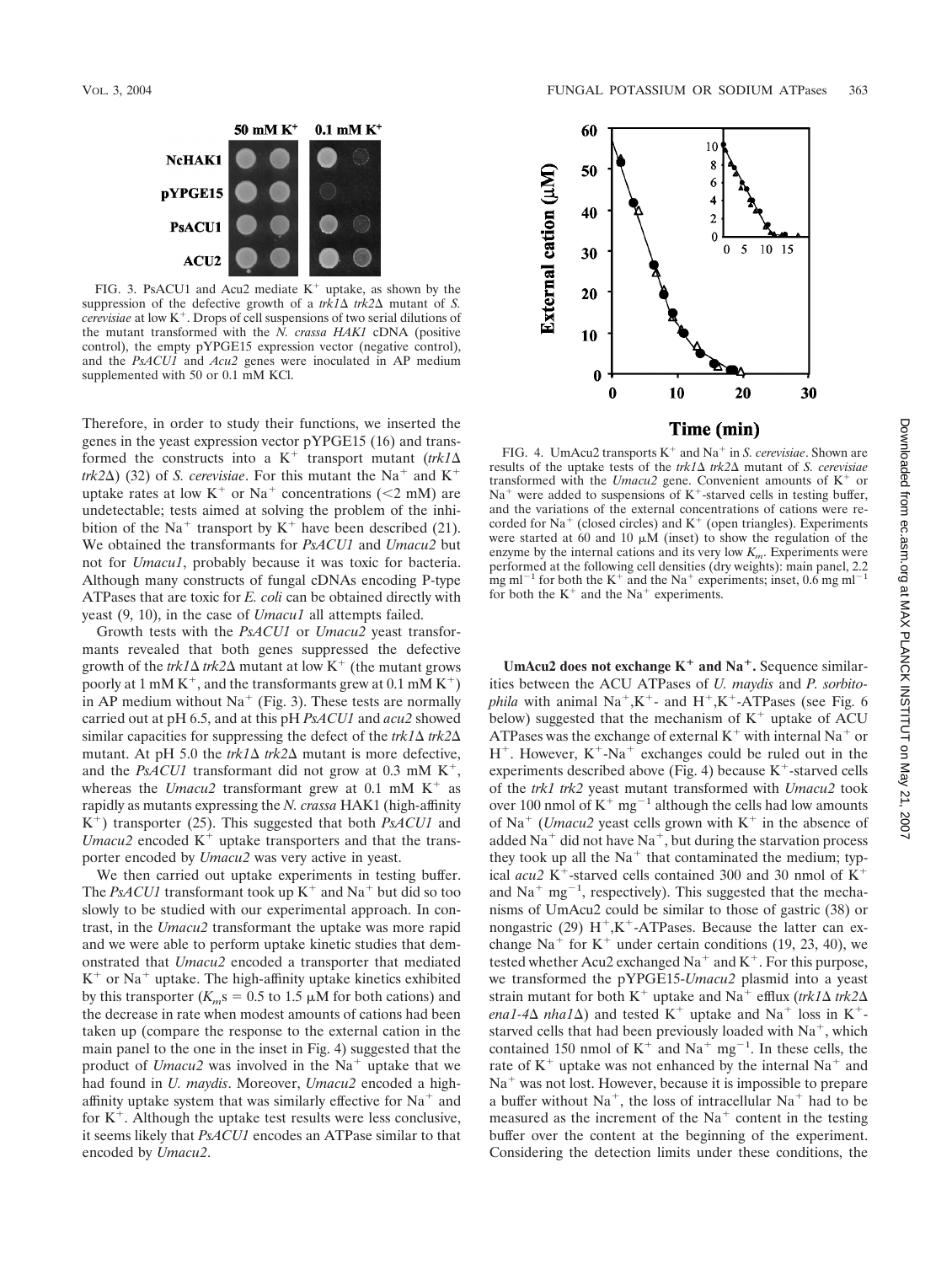

FIG. 5. Acu1 and Acu2 transport K<sup>+</sup> and Na<sup>+</sup> in *U. maydis* as shown by results for K<sup>+</sup> and Na<sup>+</sup> uptake in the wild-type strain,  $\Delta acu1$  and  $\Delta acu2$ single mutants, and  $\Delta acu1$   $\Delta acu2$  double mutant of *U. maydis*. In the single mutants the experiments were started at 60 and 10  $\mu$ M (inset) to show the regulation of the enzyme by the internal cations and its very low *Km*. Experiments, as described in the legend to Fig. 4 for measurement of Na (closed circles) and  $K^+$  (open triangles), were performed at the following cell densities (dry weights): wild-type strain, 0.49 mg ml<sup>-1</sup> for both the K<sup>+</sup> and Na<sup>+</sup> experiments;  $\Delta acu1$   $\Delta acu2$ , 0.53 mg ml<sup>-1</sup> for the K<sup>+</sup> experiment and 0.94 mg ml<sup>-1</sup> for the Na<sup>+</sup> experiment;  $\Delta acu1$  main panel, 0.58 mg ml<sup>-1</sup> for both the K<sup>+</sup> and Na<sup>+</sup> experiments;  $\Delta acu1$  inset, 0.30 mg ml<sup>-1</sup> for both the K<sup>+</sup> and Na<sup>+</sup> experiments;  $\Delta acu2$  main panel, 0.51 mg ml<sup>-1</sup> for both the K<sup>+</sup> and Na<sup>+</sup> experiments; and  $\Delta acu2$  inset, 0.60 mg ml<sup>-1</sup> for both the K<sup>+</sup> and Na<sup>+</sup> experiments.

conclusion of several experiments is that in more than 90% of the cycles the enzyme did not exchange  $Na<sup>+</sup>$  for  $K<sup>+</sup>$ .

**Disruption of the** *Umacu1 and Umacu2* **genes.** The transport functions of the Acu1 and Acu2 ATPases in *U. maydis* were then further investigated by undertaking the single and double disruptions of the genes. The hypothesis that the UmAcu1 and UmAcu2 ATPases mediated high-affinity  $K^+$  or Na<sup>+</sup> uptake systems in *U. maydis* was confirmed with the *acu1 acu2* double mutant. Here, high-affinity  $Na<sup>+</sup>$  uptake completely disappeared and  $K<sup>+</sup>$  uptake was slow in the micromolar range of concentrations (Fig. 5). By sequence analysis we further identified the presence of a *trk1* gene in the genome of *U. maydis*, which suggested that  $K^+$  uptake in the  $\Delta acu1$   $\Delta acu2$  double mutant could be mediated by a Trk1 transporter. In a preliminary study we found that the  $K_{1/2}$  of the rate of  $K^+$  uptake in the *acu1 acu2* double mutant was approximately 0.3 mM  $K^+$ .

In experiments of  $K^+$  or Na<sup>+</sup> depletion the single mutants  $\Delta acu1$  and  $\Delta acu2$  took up K<sup>+</sup> or Na<sup>+</sup> with high affinity, exhibiting rates that were very similar to those exhibited by the wild-type strain, except for  $Na<sup>+</sup>$  uptake in the  $\Delta acu2$  mutant, which was slower (Fig. 5). The existence of  $K^+$  uptake in the double mutant did not inconvenience the study of  $K^+$  uptake in the single  $\Delta acu1$  and  $\Delta acu2$  mutants because the K<sup>+</sup> uptake rate in the double-mutant strain was much slower than in the single-mutant strains. Therefore, considering that our strains are completely isogenic, it was evident that high-affinity  $K^+$ and  $Na<sup>+</sup>$  influxes were mediated by the Acu2 ATPase in the *acu1* strain and by the Acu1 ATPase in the *acu2* strain. To sum up,  $K^+$  uptake in  $K^+$ -starved cells of *U. maydis* was dominated by the concurrent functions of Acu1 and Acu2 ATPases, whereas other transport systems, including Trk1, made a minor contribution. In contrast, high-affinity  $Na<sup>+</sup>$  uptake was dominated only by Acu2 because the double mutant did not take up  $Na<sup>+</sup>$  and  $Na<sup>+</sup>$  uptake in the micromolar range of concentrations was much slower in the  $\Delta acu2$  than in the  $\Delta acu1$  strain.

The  $K_m$ s for  $K^+$  and Na<sup>+</sup> transport mediated by UmAcu2 and  $K<sup>+</sup>$  uptake mediated by UmAcu1 could not be calculated with precision because, as was described for the wild-type strain, the very low  $K_m$  and the high uptake rates, which decreased when the cells had taken up 50 nmol of  $K^+$  or  $Na^+$  $mg^{-1}$ , did not allow us to take enough samples for a good statistical fitting. In any case, the depletion curves of  $K^+$  and  $Na<sup>+</sup>$  when the experiments were started at low concentrations (insets in Fig. 5) and the initial rates of  $Na<sup>+</sup>$  uptake at constant cation concentrations (analyzing the cells) suggested that the  $K_m$  values for K<sup>+</sup> and Na<sup>+</sup> of the UmAcu2 ATPase ( $\Delta acu1$ strain) were very similar to those found for the yeast mutant expressing this ATPase ( $K_m$  = 0.5 to 1.5  $\mu$ M for both cations). The  $K_m$  for  $K^+$  uptake mediated by UmAcu1 ( $\Delta acu^2$  strain) was also 0.5 to 1.5  $\mu$ M K<sup>+</sup>, but the kinetics of the Na<sup>+</sup> uptake mediated by this ATPase exhibited a much lower affinity  $(K_m =$ 100  $\mu$ M Na<sup>+</sup>, approximately). Consistent with the finding in the wild-type strain,  $Na<sup>+</sup>$  uptake was inhibited by the presence of micromolar  $K^+$  concentrations in both the  $\Delta acu1$  and the *acu2* strains (not shown). However, unlike the inhibition of  $Na<sup>+</sup>$  uptake by  $K<sup>+</sup>$  in plant HKT transporters, which is the result of a blocking effect of  $K^+$  (21), the inhibition of Na<sup>+</sup> uptake by  $K^+$  in the UmAcu1 and UmAcu2 ATPases might be explained by competitive inhibition of two cations that are both transported.

Experiments similar to those whose results are shown in Fig. 4 but which used  $Rb^+$  or  $Li^+$  demonstrated that the UmAcu2 ATPase transported  $Rb^+$  almost as effectively as it did  $K^+$  but did not transport Li<sup>+</sup>. Ammonium transport tests were not carried out, but we assessed the affinity of the UmAcu1 and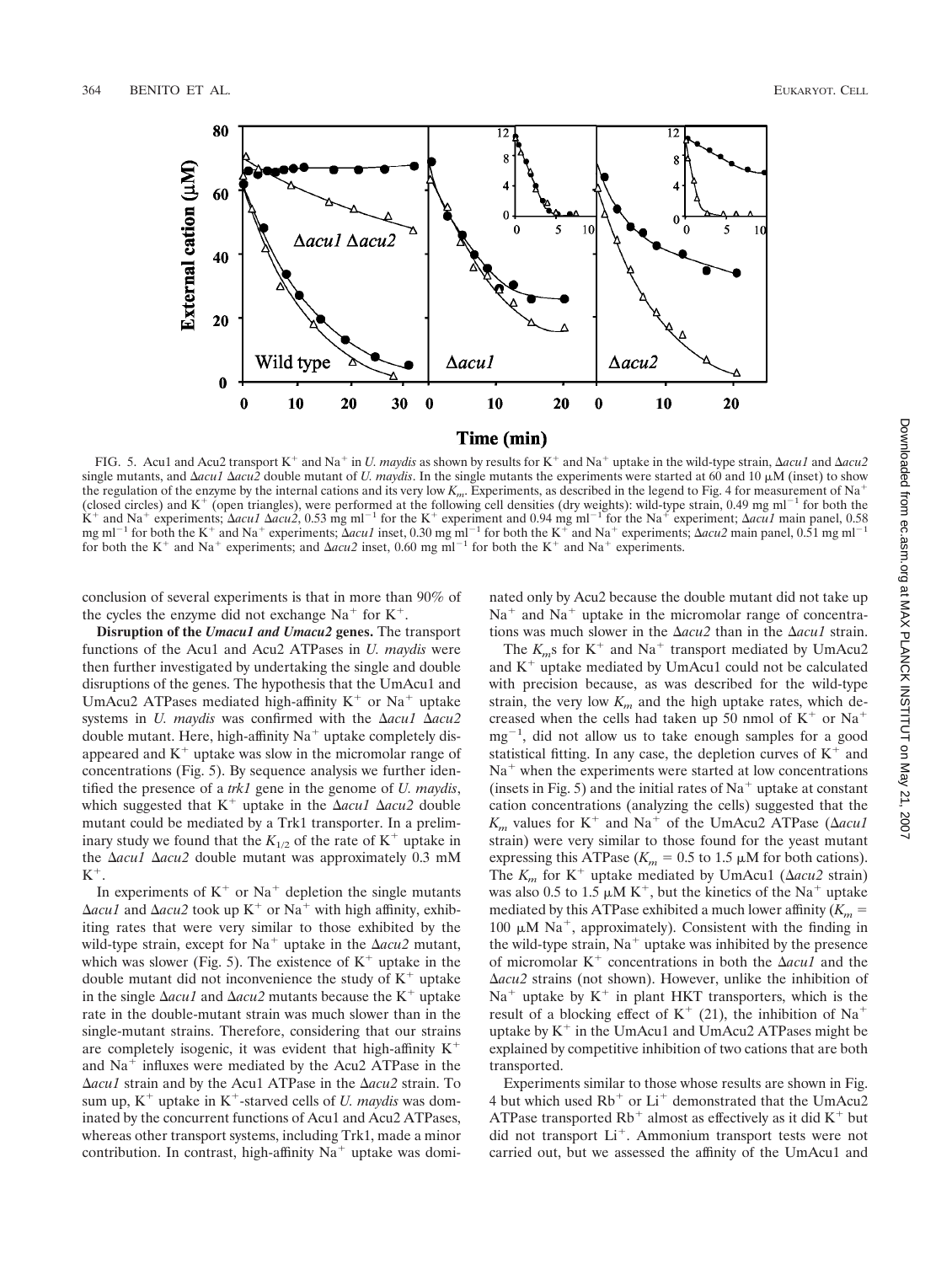

FIG. 6. Phylogenetic relationships of fungal ACU ATPases with other P-type ATPases. Abbreviations, Um, *U. maydis*; Mg, *M. grisea*; Ps, *P. sorbitophila*; Ca, *C. albicans*; Dd, *D. discoideum*; Ha, *H. akashiwo*; Be, *B. emersonii*; At, *Arabidopsis thaliana*; Yl, *Yarrowia lipolytica*, Sc, *S. cerevisiae*; Kl, *Kluyveromyces lactis*; Sp, *S. pombe*; Nc, *N. crassa*; So, *Schwanniomyces occidentalis*. Accession numbers are as follows (in clockwise order): UmACU2, AJ622830; MgACU1, AJ622937; PsACU1, AJ622831; CaACU1, AJ622936; UmACU1, AJ622829; MgACU2, AJ622938; DdIona1, AC116977.2; DdIona2, GC1b09e04.r1 (http://genome.imb-jena.de); HaNaK, AB017481.2; ratHK, HKU94912.1; bufoHK, 2003318A; ratNaK, M14511.1; bufoNaK, S24650; BePAT1, T43025; BePAT2, AF205944.1; AtACA1, L08468.1; homoPMCA1, M95541.1; ratPMCA2, J03754.1; YlPMR1, U75447.1; ScPMR1, P13586; KlPMR1, AJ001018.1; AtACA3, AAF75073; ratSERCA, 1910193A; flySERCA, N62892.1; SpCTA3, P22189; NcENA1, AJ243520; SoENA1, AF030860; and ScENA1, P13587.

UmAcu2 ATPases for  $NH_4^+$  by measuring K<sup>+</sup> uptake in the presence of NH<sub>4</sub><sup>+</sup>. In experiments such as those whose results are shown in the insets of Fig. 5, the presence of 0.1 mM  $NH_4^+$ did not produce any noticeable effect, and the  $K^+$  left in the external medium was still undetectable  $(<0.05 \mu M$ ) at the end of the experiments. Even at 1 mM ammonium, the only appreciable effect was that  $K^+$  uptake ceased at a concentration of 0.1  $\mu$ M. These results indicated that ammonium (at a concentration of up to 1 mM) is not transported or is poorly transported by the UmAcu ATPases.

**ACU ATPases possibly exist in many fungi.** In the genome of *S. cerevisiae* there are no genes encoding ATPases that are similar to the ACU ATPases of *P. sorbitophila* and *U. maydis* (18), and we also found that they are absent in the genomes of *N. crassa* and *S. pombe*. However, we identified one gene in *C. albicans* and two genes in *M. grisea* that suggested that these ATPases may exist in many other fungi. Fragments of putative genes were also found in *M. graminicola* (COGEME accession number, mga0392f), *F. sporotrichioides* (COGEME accession number, FS-t2a06fs.fl), and *A. fumigatus* (gnl|TIGR\_5085| contig:4901:a\_fumigatus and gnl|TIGR\_5085|contig:4951: a\_fumigatus). Interestingly, the *C. albicans* sequence was apparently a pseudogene, because there was a stop codon in position 1066 (with the adenine of the first ATG codon in the ORF considered nucleotide  $+1$ ). The complete pseudogene comprised 3,243 bp and apparently did not have introns. We cloned the putative gene and sequenced it, finding that the sequence in the database was correct. The mutation of the TAG stop codon to AAG, which encodes a lysine residue, as in *PsACU1*, was sufficient to restore the activity of the pseudogene. The mutated pseudogene suppressed the defective growth of the  $trk/2\Delta$  mutant at low K<sup>+</sup> in a manner almost identical to that described for *PsACU1* (Fig. 3).

A phylogenetic study of the ACU ATPases along with other P-type ATPases revealed that ACU ATPases were more related to animal  $Na^+, K^+$ - or  $H^+, K^+$ -ATPases (type IIC [2]) than to  $Ca^{2+}$ - or ENA-ATPases (types IIA, IIB, and IID). However, they are rather divergent from type IIC sequences, including those of *Heterosigma akashiwo*, *Blastocladiella emersonii* (20), and *Dictyostelium discoideum* (Fig. 6), and from the prokaryotic sequences recorded elsewhere (11). The divergence, estimated as the number of amino acid changes per 100 positions, between animal  $Na^+,K^+$ -ATPases and fungal ACU ATPases is similar to that existing between plasma membrane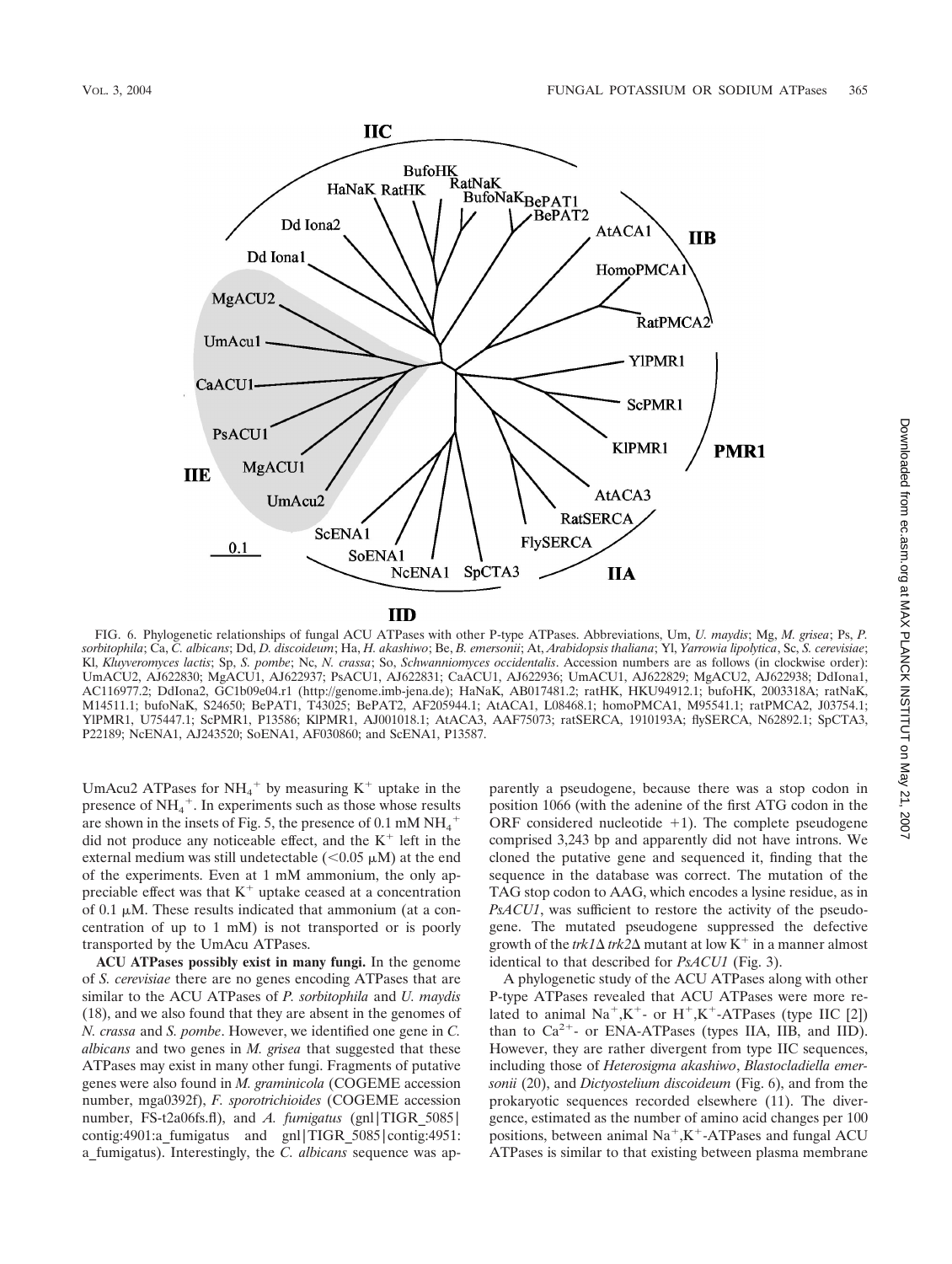| TABLE 2. Number of TRK, HAK, and ACU genes in the genomes |                                                                             |  |  |  |
|-----------------------------------------------------------|-----------------------------------------------------------------------------|--|--|--|
|                                                           | of fungi for which the complete sequences are available <sup><i>a</i></sup> |  |  |  |

|               |            | No. of genes in genome |            |  |  |  |
|---------------|------------|------------------------|------------|--|--|--|
| Species       | <b>TRK</b> | HAK                    | <i>ACU</i> |  |  |  |
| S. cerevisiae |            |                        |            |  |  |  |
| S. pombe      |            |                        |            |  |  |  |
| N. crassa     |            |                        |            |  |  |  |
| U. maydis     |            |                        |            |  |  |  |
| M. grisea     |            |                        |            |  |  |  |
| C. albicans   |            |                        |            |  |  |  |

*<sup>a</sup>* BLAST searches were carried out with NcTRK1, NcHAK1, and PsACU1 protein sequences against the translated genomic sequences in the databases

 $\frac{d}{dx}$ , this species has a pseudogene, as explained in the text.

and SERCA  $Ca^{2+}$ -ATPases (types IIA and IIB [2]), and for that reason we propose naming fungal ACU ATPases type IIE (Fig. 6).

**Several high-affinity K transporters coexist in fungi.** Highaffinity  $K^+$  uptake in fungi is mediated by HAK transporters (4, 25), and this implies a certain degree of functional redundancy if ACU ATPases coexist with HAK transporters. This redundancy is less significant if they coexist with TRK  $K^+$ transporters, because these transporters have a lower concentrative capacity and, in fact, TRK transporters coexist with HAK transporters (5, 25). Therefore, to update the models of  $K<sup>+</sup>$  uptake in fungi we investigated the presence of TRK and HAK transporters and ACU ATPases in those fungal species for which the complete genomic sequences are available, i.e., *S. cerevisiae*, *S. pombe*, *C. albicans*, *U. maydis*, and *M. grisea*. Table 2 summarizes the results, which revealed that the models of  $K^+$ uptake in fungi are very diverse. The only type of  $K^+$  transporters that seems to be present in all fungi is TRK, probably because these transporters have a role in controlling the membrane potential (5, 32). The HAK transporters or ACU ATPases may be present or not, either together or independently.

### **DISCUSSION**

The existence of active  $K^+$  uptake in fungi and plants was established many years ago because, under certain growth conditions, the membrane potential is positive relative to the equilibrium potential of  $K^+$  across the plasma membrane (44). When this existence was established, the most persistent notion, which arose from reasoning by analogy with the  $Na<sup>+</sup>$ pump of animal cells (15), was that a  $K^+$ -ATPase mediated  $K^+$ uptake (31, 39, 51, 52, 55, 56). However, the incomplete biochemical support for the  $K^+$ -ATPase and the findings that active  $K^+$  uptake was mediated by a  $K^+$ -H<sup>+</sup> symporter in *N*. *crassa* (45) caused the attention given to active  $K^+$  uptake in fungi and plants to be addressed almost exclusively to secondary transporters. Later, the identification of the HKT (47) and HAK (4) transporters, which were able to mediate highly concentrative  $K^+$  uptake, led to the complete disappearance of the hypothesis of the  $K^+$ -ATPase. This was unfounded, in light of the results of the present report. The study of  $K^+$  uptake in the *acu1* and *acu2* mutants in comparison to the *acu1 acu2* double mutant in *U. maydis*, as well as in the *S. cerevisiae trk1*

*trk2* mutant expressing UmAcu2p, demonstrates that the *Umacu1* and *Umacu2* genes encode high-affinity  $K^+$  transporters. This conclusion, together with the unmistakable similarity of the translated sequences of all ACU proteins to P-type ATPases (Fig. 2 and 6), allows us to classify the ACU transporters as  $K^+$ -ATPases. The extraordinary capacity exhibited by the UmAcu1 and UmAcu2 ATPases (as observed in the  $\Delta acu2$  and  $\Delta acu1$  mutants, respectively) for depleting the K<sup>+</sup> of the external medium and concentrating it in the cells more than 10<sup>6</sup>-fold, their very low  $K_m$  (possibly as low as 0.5  $\mu$ M  $K^+$ ), and their almost exclusive expression under conditions of  $K<sup>+</sup>$  starvation suggest that the function of these ATPases is to take up  $K^+$  from media in which the cation is at extremely low concentrations—a function that is similar to that reported for the Kdp-ATPase of *E. coli* (43).

The old discussion about plant  $K^+$ -ATPases raises a question about the existence of ACU ATPases in plants. They do not exist in *Arabidopsis* or rice (8), and we did not find in databases a plant gene sequence that could encode an ACU ATPase. However, these findings cannot be taken as a definitive proof. First, *Arabidopsis* and rice are not representative of all plant species and ACU ATPases do not exist in all fungi. Second, the absence of expressed sequence tags with *ACU* sequences in databases can be expected if *ACU* mRNAs are expressed only in  $K^+$ -starved plants and consequently, the corresponding cDNAs do not exist in current libraries.

In *U. maydis*, the Acu2 ATPase mediated a high-rate, highaffinity  $Na<sup>+</sup>$  uptake and Acu1 was also an  $Na<sup>+</sup>$  transporter, albeit with lower activity. These findings, the sequence similarities, and the phylogenetic relationships (Fig. 6) strongly suggest that, in general, fungal ACU ATPases have the function of  $K^+$  or Na<sup>+</sup> uptake described here for the *U. maydis* ATPases. However, neither the question of whether some ACU ATPases transport  $K^+$  or Na<sup>+</sup> exclusively nor that of whether Na<sup>+</sup> transport may be the primary function in some of them can be answered now. The simplest hypothesis, however, is that both functions take place concurrently, though with different degrees of discrimination between  $K^+$  and Na<sup>+</sup>, and that ACU ATPases do not exchange  $Na<sup>+</sup>$  and  $K<sup>+</sup>$ . The latter, which was demonstrated for UmAcu2, is also a predictable consequence of the former, to avoid a futile  $Na^+$ -Na<sup>+</sup> exchange. According to this, ACU ATPases would resemble gastric  $H^+, K^+$ ATPases, in which  $Na<sup>+</sup>$  acts as a  $K<sup>+</sup>$  analog (50), and would be different from nongastric  $H^+, K^+$ -ATPases, which may function as  $Na^+, K^-.ATPases$  (19, 23, 40).

The expressions of the *P. sorbitophila* gene and *C. albicans* mutant gene in *S. cerevisiae* were only moderately active, but this is not surprising because there are many examples of P-type ATPases that do not even have functional expression in *S. cerevisiae* (9, 11). Gastric and nongastric H<sup>+</sup>,K<sup>+</sup>-ATPases, as well as  $Na^+, K^+$ -ATPases, function with a second  $\beta$ -subunit (22), but it is unlikely that the lack of a  $\beta$ -subunit causes the aforementioned moderate functional expression of PsACU1. The existence of  $\beta$ -subunits should apply to all ACU ATPases, and the remarkable function of UmAcu2 in *S. cerevisiae* rules out the requirement of a second subunit. Furthermore, we did not find genes encoding proteins similar to the animal  $\beta$ -subunit in the genomes of *U. maydis* and *M. grisea*.

In functional terms, the  $Na<sup>+</sup>$  uptake mediated by ACU ATPases is similar to the high-affinity  $Na<sup>+</sup>$  uptake of plants,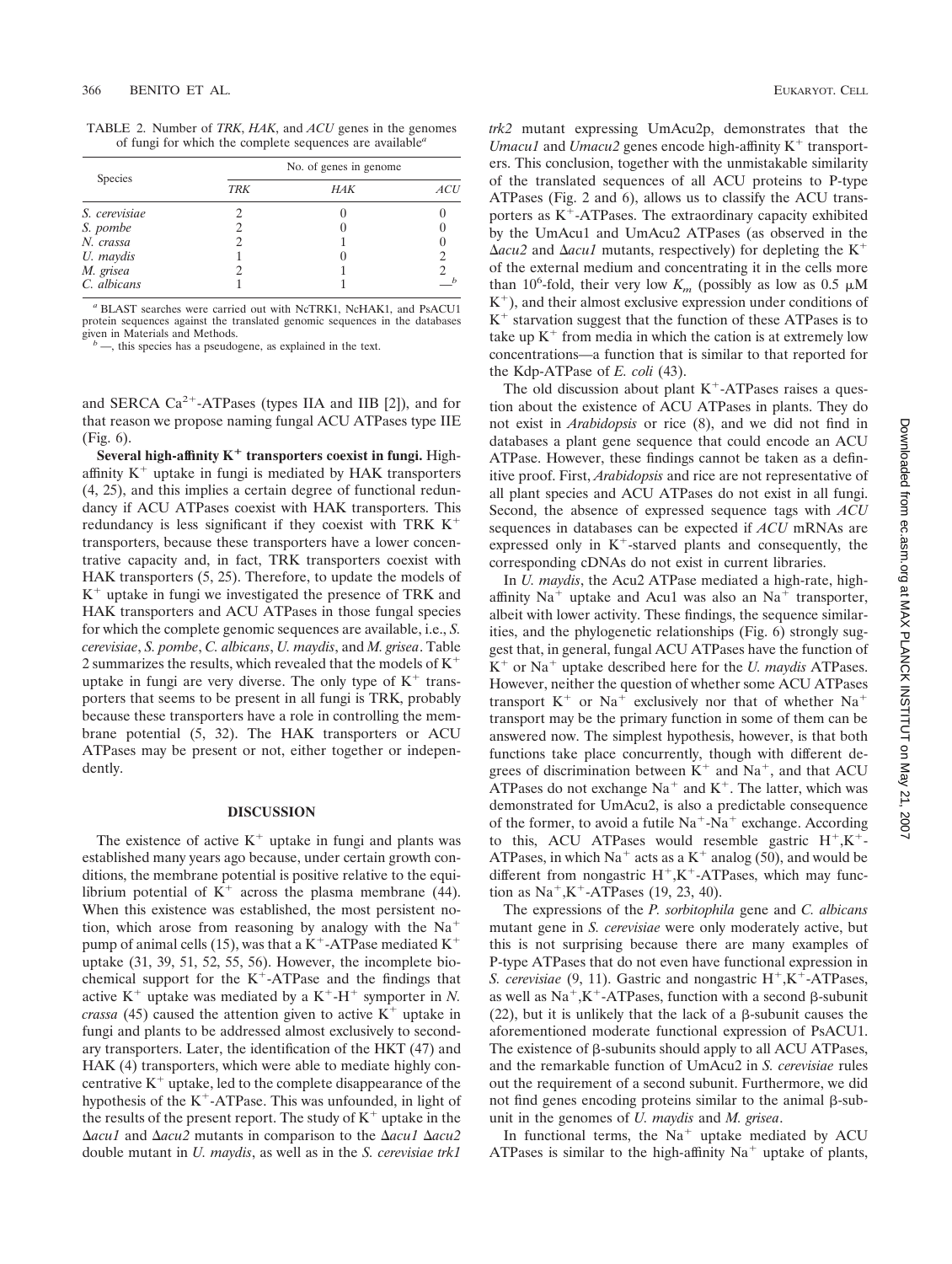which is mediated by HKT secondary transporters (21). The mechanistic differences between the two transporters demonstrate that high-affinity  $Na<sup>+</sup>$  uptake developed independently in fungi and in plants and suggest that  $Na<sup>+</sup>$  uptake probably fulfilled a very important biological function in the evolution of plants and fungi. Such an important function does not apply to all contemporary fungi, because high-affinity  $Na<sup>+</sup>$  uptake does not exist in some of them (e.g., *S. cerevisiae*). Therefore, a likely hypothesis is that the importance of  $Na<sup>+</sup>$  uptake and, hence, the selective pressure that determined the characteristics of the fungal ACU ATPases and plant HKT transporters took place early in the evolution of fungi and plants. This probably occurred when associations of fungi and plants colonized the harsh environment of the emerged land and continental water in the Cambrian era (12) or even earlier (26, 27). In these environments, the mineral nutrients were at very low levels and  $Na<sup>+</sup>$  was probably used as a substitute for  $K<sup>+</sup>$ . Although  $K^+$  is indispensable in fungi and plants, Na<sup>+</sup> can substitute for a substantial amount of  $K^+$  with very little toxicity. In *S. cerevisiae* Na<sup>+</sup> can substitute for about one-half of the normal  $K^+$  content with very little toxicity (17). Because in *S. cerevisiae* most of the Na<sup>+</sup> is confined to the inside of the vacuole (54; K. Venema, personal communication), it can be expected that cells with a big vacuole can sequester in it significant amounts of  $Na<sup>+</sup>$ , thus avoiding its toxic effects in the cytoplasm (1) and reducing notably the  $K^+$  requirements. This use of  $Na<sup>+</sup>$  could have been a selective advantage for millions of years in the oligotrophic soils of Paleozoic ages (41, 42), and it may persist in many contemporary oligotrophic environments in which fungi and plants thrive.

 $K<sup>+</sup>$  uptake in fungi is especially complex because they thrive in very diverse environments, which implies a great variability in the  $K<sup>+</sup>$  concentrations to which fungi are exposed. For example,  $K^+$  concentrations are very low in many soils but very high in decaying plant materials or in the environment of fungus-plant symbioses (10). Some species meet all these environmental variations, such as plant pathogens that also grow in soil, whereas other species are adapted to more constant environments, such as fermenting yeast. Therefore, the variability of the transport systems among different fungal species (Table 2) is not surprising, although it cannot currently be explained on functional grounds. The absence of HAK transporters and ACU ATPases in *S. cerevisiae* may be explained by the high  $K<sup>+</sup>$  content of fruit, an environment in which the organism thrives, but the coexistence of ACU ATPases, which exhibited excellent performances for transporting both  $K^+$  and  $Na<sup>+</sup>$ , and HAK transporters, which transport only K<sup>+</sup> (44), in *M. grisea* does not have a simple explanation now.

## **ACKNOWLEDGMENTS**

We thank José Pérez-Martín for introducing the Madrid group to the study of *U. maydis* (the transformations of *U. maydis* reported here were carried out in his laboratory), Regine Kahmann for the gift of plasmids  $pNEBHyg(+)dEcoRI$  and  $pNEB.Nat(+)$ , Flora Banuett for the gift of strain FB1, and Jesu´s Pla for the gift of a sample of *C. albicans* DNA. The technical assistance of Marcel Veldhuizen and Ursula González-Espinosa is acknowledged. We also thank Bayer CropScience for making *Ustilago* sequences available prior to publication, the Magnaporthe Sequencing Project Ralph Dean, Fungal Genomics Laboratory at North Carolina State University (www.fungalgenomics.ncsu.edu), and the Whitehead Institute/MIT Center for

Genomic Research (www-genome.wi.mit.edu) for granting us the use of the *M. grisea* database (release 2.1-1/9/2003).

This work was supported by the Consejería de Educación y Cultura de la Comunidad de Madrid (Programa de Grupos Estratégicos and postdoctoral fellowship to B.B.) and by the Ministerio de Ciencia y Tecnología (grant no. AGL2001-2716).

### **REFERENCES**

- 1. **Apse, M. P., G. S. Aharon, W. A. Snedden, and E. Blumwald.** 1999. Salt tolerance conferred by overexpression of a vacuolar  $Na^{+}/H^{+}$  antiport in *Arabidopsis*. Science **285:**1256–1258.
- 2. **Axelsen, K. B., and M. G. Palmgren.** 1998. Evolution of substrate specificities in the P-type ATPase superfamily. J. Mol. Evol. **46:**84–101.
- 3. **Ban˜uelos, M. A., B. Garciadeblas, B. Cubero, and A. Rodríguez-Navarro.** 2002. Inventory and functional characterization of the HAK potassium transporters of rice. Plant Physiol. **130:**784–795.
- 4. **Ban˜uelos, M. A., R. D. Klein, S. J. Alexander-Bowman, and A. Rodríguez-Navarro.** 1995. A potassium transporter of the yeast *Schwanniomyces occidentalis* homologous to the Kup system of *Escherichia coli* has a high concentrative capacity. EMBO J. **14:**3021–3027.
- 5. **Ban˜uelos, M. A., R. Madrid, and A. Rodríguez-Navarro.** 2000. Individual functions of the HAK and TRK potassium transporters of *Schwanniomyces occidentalis*. Mol. Microbiol. **37:**671–679.
- 6. **Ban˜uelos, M. A., J. Ramos, F. Calero, V. Braun, and S. Potier.** 2002. Cation/H<sup>+</sup> antiporters mediate potassium and sodium fluxes in *Pichia sorbito-*<br>*phila*. Cloning of the *PsHHA1* and *PsNHA2* genes and expression in *Saccharomyces cerevisiae*. Yeast **19:**1365–1372.
- 7. **Banuett, F., and I. Herskowitz.** 1989. Different *a* alleles of *Ustilago maydis* are necessary for maintenance of filamentous growth but not for meiosis. Proc. Natl. Acad. Sci. USA **86:**5878–5882.
- 8. **Baxter, I., J. Tchieu, M. R. Sussman, M. Boutry, M. G. Palmgren, M. Griskov, J. F. Harper, and K. B. Axelsen.** 2003. Genomic comparison of P-type ATPase ion pumps in Arabidopsis and rice. Plant Physiol. **132:**618– 628.
- 9. **Benito, B., B. Garciadeblas, and A. Rodríguez-Navarro.** 2000. Molecular cloning of the calcium and sodium ATPases in *Neurospora crassa*. Mol. Microbiol. **35:**1079–1088.
- 10. **Benito, B., B. Garciadebla´s, and A. Rodríguez-Navarro.** 2002. Potassium- or sodium-efflux ATPase, a key enzyme in the evolution of fungi. Microbiology **148:**933–941.
- 11. **Benito, B., and A. Rodríguez-Navarro.** 2003. Molecular cloning and characterization of a sodium-pump ATPase of the moss Physcomitrella patens. Plant J. **36:**382–389.
- 12. **Blackwell, M.** 2000. Terrestrial life—fungal from the start? Science **289:** 1884–1885.
- 13. Bölker, M., H. U. Böhnert, K. H. Brown, J. Görl, and R. Kahmann. 1995. Tagging pathogenicity genes in *Ustilago maydis* by restriction enzyme-mediated integration (REMI). Mol. Gen. Genet. **248:**547–552.
- 14. **Box, S., and D. P. Schachtman.** 2000. The effect of low concentration of sodium on potassium uptake and growth of wheat. Aust. J. Plant Physiol. **27:**175–182.
- 15. Briskin, D. P. 1990. The plasma membrane H<sup>+</sup>-ATPase of higher plant cells: biochemistry and transport function. Biochim. Biophys. Acta **1019:**95–109.
- 16. **Brunelli, J. P., and M. L. Pall.** 1993. A series of yeast/*Escherichia coli* expression vectors designed for directional cloning of cDNAs and cre/loxmediated plasmid excision. Yeast **9:**1309–1318.
- 17. **Camacho, M., J. Ramos, and A. Rodríguez-Navarro.** 1981. Potassium requirements of *Saccharomyces cerevisiae*. Curr. Microbiol. **6:**295–299.
- 18. **Catty, P., A. de Kerchove d'Exaerde, and A. Goffeau.** 1997. The complete inventory of the yeast *Saccharomyces cerevisiae* P-type transport ATPases. FEBS Lett. **409:**325–332.
- 19. **Cougnon, M., P. Bouyer, G. Planelles, and F. Jaisser.** 1998. Does the colonic H,K-ATPase also act as an Na,K-ATPase? Proc. Natl. Acad. Sci. USA **95:**6516–6520.
- 20. **Fietto, L. G., L. Pugliese, and S. L. Gomes.** 2002. Characterization and expression of two genes encoding isoforms of a putative Na, K-ATPase in the chytridiomycete *Blastocladiella emersonii*. Biochim. Biophys. Acta **1576:**59– 69.
- 21. **Garciadebla´s, B., M. E. Senn, M. A. Ban˜uelos, and A. Rodríguez-Navarro.** 2003. Sodium transport and HKT transporters: the rice model. Plant J. **34:**788–801.
- 22. **Geering, K.** 2001. The functional role of beta subunits in oligomeric P-type ATPases. J. Bioenerg. Biomembr. **33:**425–438.
- 23. **Grishin, A. V., and M. J. Caplan.** 1998. ATP1AL1, a member of the nongastric H,K-ATPase family, functions as a sodium pump. J. Biol. Chem. **273:**27772–27778.
- 24. **Haro, R., and A. Rodríguez-Navarro.** 2002. Molecular analysis of the mechanism of potassium uptake through the TRK1 transporter of *Saccharomyces cerevisiae*. Biochim. Biophys. Acta **1564:**114–122.
- 25. **Haro, R., L. Sainz, F. Rubio, and A. Rodríguez-Navarro.** 1999. Cloning of two genes encoding potassium transporters in *Neurospora crassa* and expres-